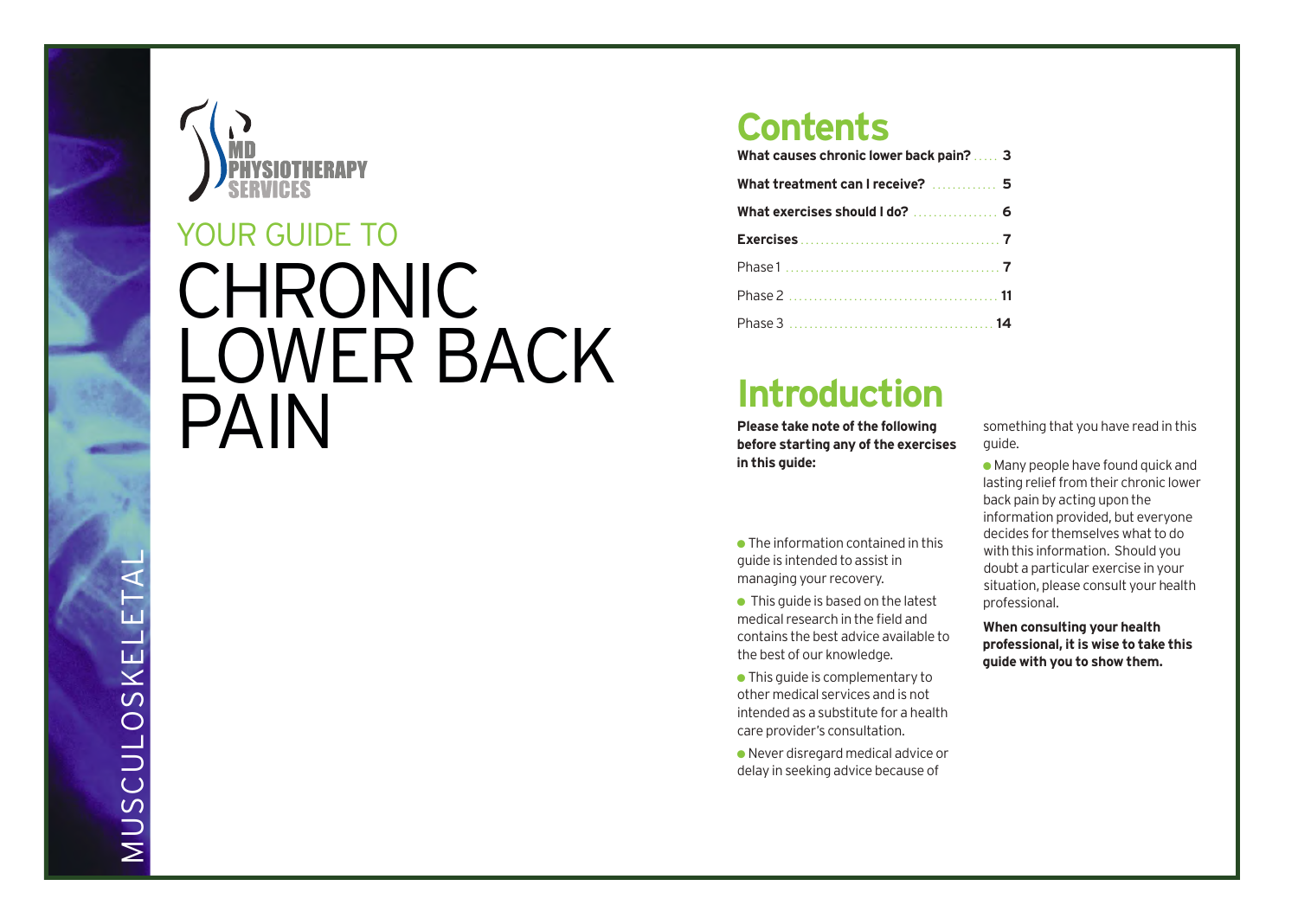# **What is chronic lower back pain?**

**Chronic lower back pain** (LBP)is defined as pain that persists longer than 12 weeks and is often attributed to degenerative or traumatic conditions of the spine. The evolution of chronic LBP is complex, with physiologic, psychological, and psychosocial influences.

## **Conditions that may be causing your back pain**

## **BULGING (HERNIATED) DISC**

Most bulging discs are known to occur in the lower back, known as the lumbar spine. This condition occurs when the discs, between the vertebrae, weaken or start to slowly degenerate. This can cause the cartilage to bulge, or be pushed into an area containing the spinal chord or another nerve. This can lead to the pain that you may be experiencing.





### **SCIATICA**

This condition results from the irritation of the sciatic nerve, which is the large nerve that carries nerve fibres down to the right and left leg. and runs from the lumbar spine to the lower leg. There are a number of factors that can irritate the nerve, but the most common cause occurs when a bulging, or herniated, disc starts to push against the sciatic nerve. The symptoms that you are likely to feel are a burning type pain in the lower back that may then extend into the buttocks and either leg. In some severe cases the symptoms may differ and you will experience numbness and a feeling as if you have lost some control over your legs. This is due to the pressure being placed on the nerve.

## Medical Illustration Copyright © 2008 Nucleus Medical Art, All rights reserved.

### **OSTEOPOROSIS**

Osteoporosis is a condition that arises from a decrease in your bone density (your body is failing to produce new bone and is absorbing too much of the existing bone). This will lead to your bones becoming thinner and weaker, and therefore prone to fracturing (breaking).





### **SCOLIOSIS**

This involves a curvature of the spine and can come in the form of a 'C' curve (one curve) or an 'S' curve (two curves). This picture is an example of what scoliosis may look like. Bear in mind that some cases will not be as severe as shown here. Exercises are available to the people, who are diagnosed with the condition of scoliosis.

### **KYPHOSIS AND LORDOSIS**

Kyphosis is an increased curvature of the normal upper back curve, also known as the thoracic spine . Lordosis is an increased curvature of the normal lower back curve, also known as the lumbar spine. Changes away from the normal curviture of the spine can result in pain as there is a greater pressure exerted on the vertebrae, discs, and musculature that supports these areas.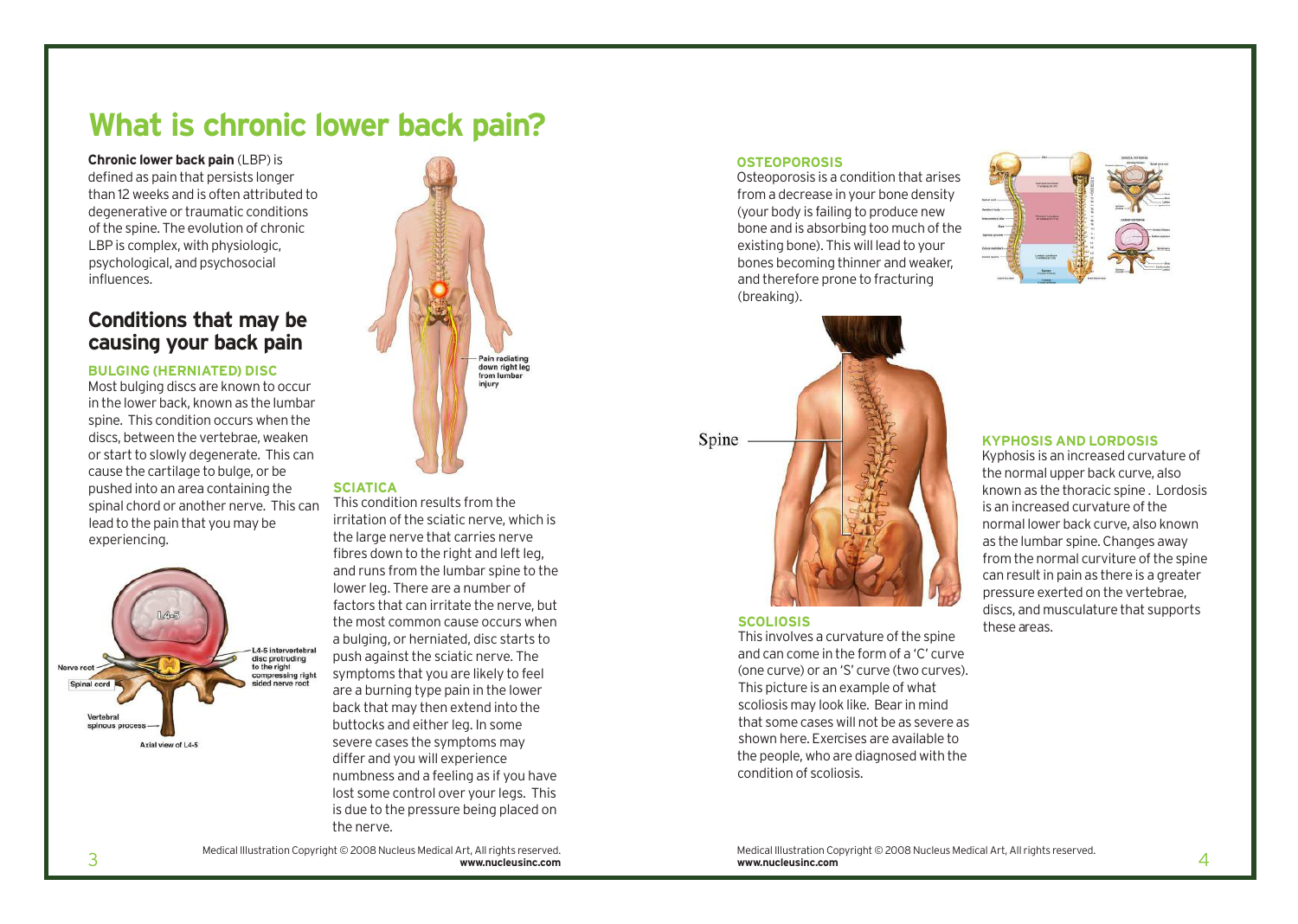# **What treatment can I receive?**

If you are suffering from **chronic lower back pain** it is important to visit your GP, registered chiropractor or physiotherapist, so that a full examination can be performed and a diagnosis reached as to the cause of your lower back pain. If necessary your GP may arrange for X-rays to get a better view of the bones, or an MRI scan to get a clearer view of the soft tissue, discs etc in your spine.

## **CHOICE OF TREATMENT**

This will depend entirely on the diagnosis/cause of the lower back pain. Some types may benefit from physical therapy, massage, and/or medications (e.g. non-steroidal antiinflammatory drugs), whilst others may require injections, bracing or surgery.

### **DRUG TREATMENT**

● **Paracetamol** based pain killers are usually prescribed by doctors to help with pain management.

● **Anti-inflammatory drugs** are usually prescibed by doctors to control the inflammatory process.

● **Steroids** such as cortisone (injections and tablets) are also used to manage pain and inflammation.

## **DIET**

It is important that you maintain a healthy, balanced diet in order to avoid excessive weight gain.Added weight will put increased strain on your lower back and may greatly aggravate your condition.

### **MANUAL THERAPY**

Physical therapy is often required to decrease muscle spasm, reduce inflammation, provide mobilisation techniques, massage and other modalities which will all help to decrease the pain and get you back to full function as soon as possible. The extent to which these techniques will help is very dependant on your diagnosis.

● **Ice/heat therapy** is often used by therapists, and can be used as a home therapy to relieve pain, reduce inflammation and reduce muscle spasms.

### **EXERCISE**

Exercise can play a significant role in easing the pain of chronic lower back pain and preventing its reoccurance. The main goals of rehabilitation for indivduals with chronic lower back pain are to prevent further weakness and pain, and to maximise strength, stability, flexibility, endurance and mobility. The maintenance of a regular exercise routine is essentialto preventing future episodes of lower back pain.

## **LIFESTYLE**

There are ways in which you can look after your back and work more at **prevention of your injury rather than cure:**

**1.** Be aware of your everyday posture i.e. try not to slouch when sitting or standing. Periodically stand up and walk around the house/office. When standing, try to balance your weight evenly between the right and left leg.

**2.**Be aware of your lifting technique. Keep objects close to your body, and use your knees, keeping your back straight when lifting an object. Use your feet to turn, try not to twist your back.

**3.**When carrying parcels in both hands, try and carry similar loads on both sides.

**4.**Try and use satchels that can strap on both shoulders, to share the weight and prevent leaning to one side.

**5.**Watch your weight, extra weight can increase the chances of you developing a back injury, as it encourages abnormal postures. It can also prolong the recovery process.

**6.**Understand your diagnosis and make sure that you look after your back in the future, by through including good habits into your every day life.

# **What exercises should I do?**

● Range of movement (ROM)/stretching exercises

 $\bullet$  Strengthening exercises

● Aerobic exercises: cycling, swimming, water-aerobics, walking. It is suggested you do aerobic exercise for 20-30 minutes, three times a week.

## **SPECIAL CONSIDERATIONS**

**1.** Stretching and stability exercises should be performed daily, even on the days when there is no pain.

**2.** Avoid over stretching, therefore only take the stretch to a comfortable pain/stretch level.

**3.** If necessary, accumulate exercise dose throughout the day. For example three sets of 10 minute exercises may be preferred to 30 minutes of continuous exercise.

**4.** Some post-exercise soft tissue discomfort may be expected.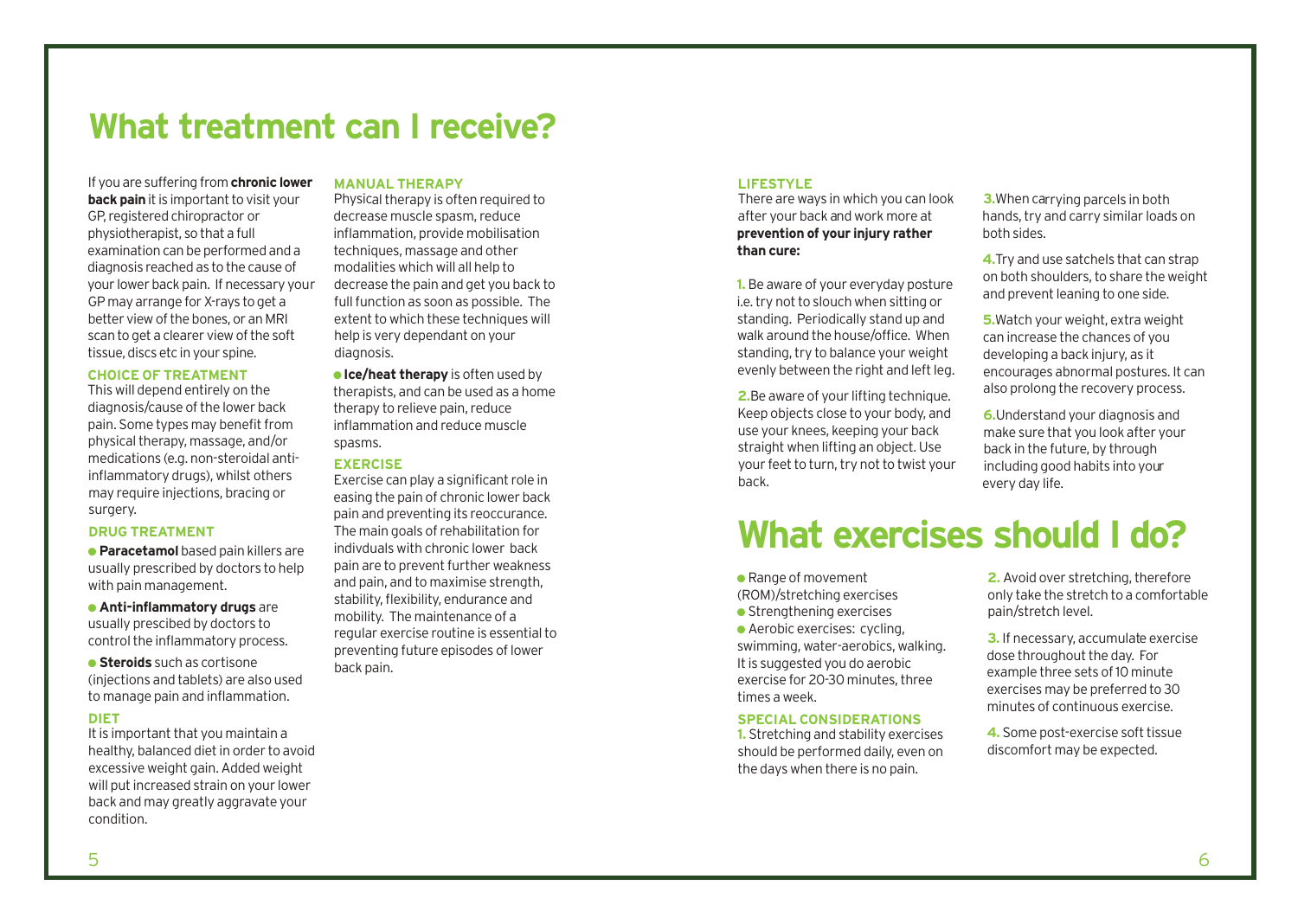# **Exercises** phase 1

When first starting an exercise programme, **start slowly** and only do as much as you are comfortable with. If you have pain, other than slight muscle stiffness after exercise, then you have done too much or are doing the exercises incorrectly, and need to adjust your programme or consult your therapist.

when you have 'bad' days or if you have done something to cause a flare up.

**For example:** only do the stretches and stability exercises, as in phase one. If this happens when you have progressed to phase 2, do not be scared to regress for a day or two until you feel better and are able to continue the strengthening exercises.

## **S T R E T C H I N G E X E R C I S E S**

• Repeat each of these stretches 2-3 times, holding the stretch for at least 30 seconds.

Adapt your exercise programme

. Hold a steady stretch and do not **b o u n c e .**



**e** You can use a towel to aid you in the stretches if you are unable to reach your leg.

. You should only feel a stretch, **n o t p a i n .**

## **SPINAL TWIST**

Lying down on your back, your arms outstretched and your knees bent. Gently roll your legs over to one side. Hold for 20-30 seconds and then roll over to the other side. If you cannot feel the stretch along your spine, bring your legs up closer to your b o d y.

## **ACTIVE HAMSTRING STRETCH** Lying on your back, lift your leg up straight. Hold behind your knee and

starting with your knee bent, attempt to straighten your knee until a comfortable stretch is felt in the back of your thigh. A towel can be used to support your leg if you cannot.



## **GLUTE STRETCH**

Lying on your back, rest your right ankle on your left knee. Using your hands lift your left leg into the air, bending your knee at 90°. Pull your left leg gently towards your body. You should feel the stretch in the upper part of your right leg (i.e. buttock region).

## **QUADRICEPS STRETCH**



Lying on your side, pull your heel in towards your buttocks until a comfortable stretch is felt in the front of your thigh. Bend your lower knee to 90° in front of you to stabilise your position. Use a towel if you are unable to reach your leg.

## **SINGLE KNEE TO CHEST STRETCH**

knee.

Pull one knee in towards your chest until a comfortable stretch is felt in your lower back and buttocks. Repeat with the opposite



## **MID BACK ROTATION**

Sit back on your heels in a kneeling position. Stretch forwards with both hands as far as you can, keeping your chest as low to the floor as possible. Now repeat the same on either side.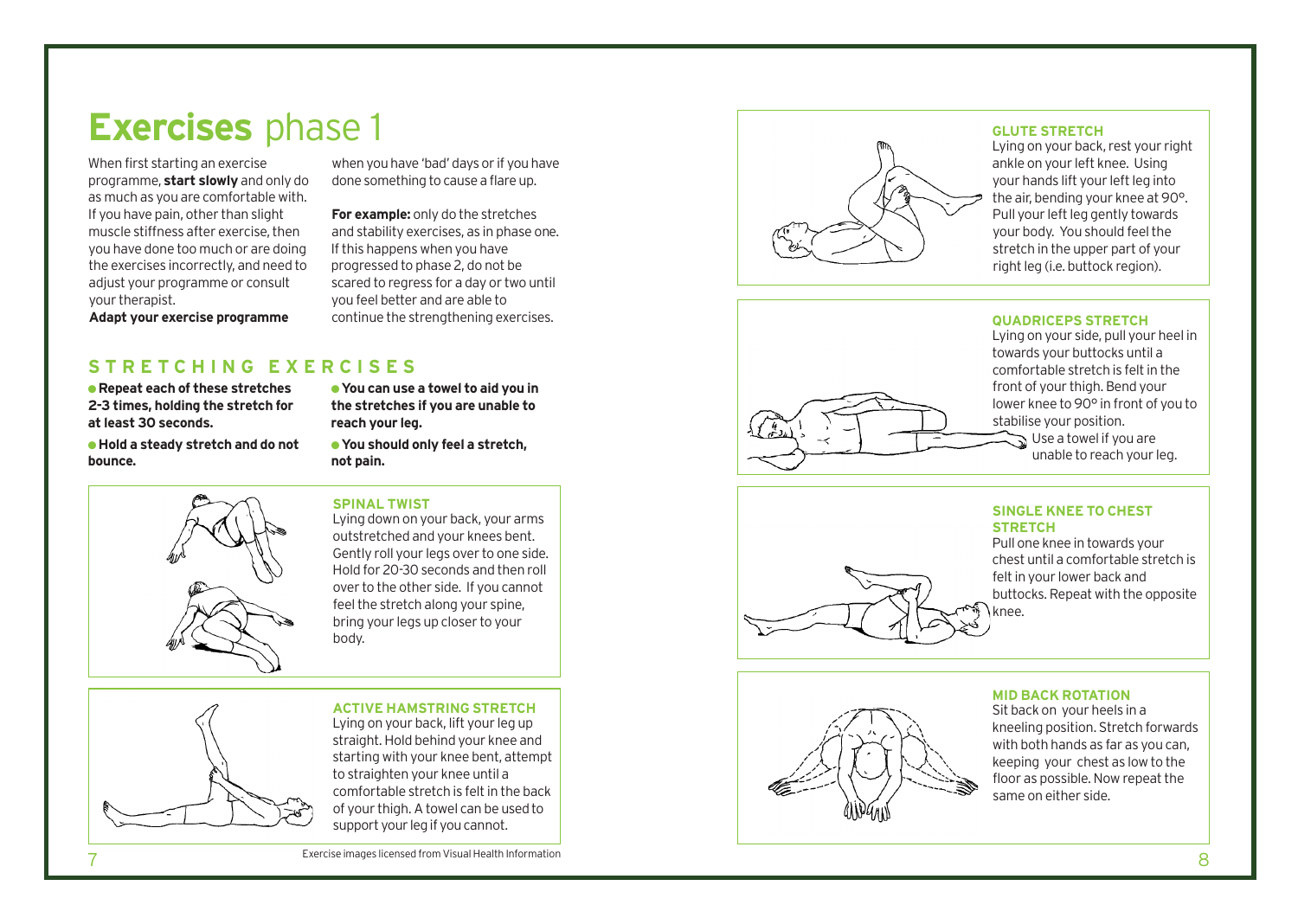# **Exercises** phase 1 (continued)

## STABILITY AND MOBILITY EXERCISES

• Do three sets of ten (on both sides).  $\bullet$  Do each exercise within your painfree zone.

FINDING NEUTRAL<br>
Lie on your back with your knees<br>
bent. Put your hands on your knees<br>
bones and flatten your back into the<br>
position bety<br>
ground. You will feel your hip bones<br>
and your hip<br>
are pointing towards you. Now

d. You will now feel your hip bones are pointing towards your knees. Find the middle position between the two extremes and your hip bones should be pointing towards the ceiling. **h is neutral** 

Find the above position. Pull your belly button towards your spine, without changing the position of your pelvis. This will contract your Transverse Abdominis (TA).



Make sure that you can still breathe normally. You should only feel a slight contraction in your lower abdominals. Hold for 10 seconds and repeat 10 times. Now try to raise one leg slowly up and down without moving your pelvis. Repeat on the opposite leg. You can alternate this by raising an arm and then try to raise the opposite arm and leg at the same time.



## **PELVIC LIFTS ON FLOOR**

Lying on your back, bend both knees to 90° with your feet flat on the floor. Tighten stomach muscles (TA) and lift pelvis and lower back off the floor. Hold this position for 10 seconds and then lower down slowly to the start position, maintaining the TA contraction throughout. Repeat 10 times.

## **SINGLE ARM LIFT ON ALL FOURS**



On all fours, hands under shoulders and knees under hips, ensure that your pelvis is in neutral (i.e. hips facing the ground) and back is flat. Raise one arm out in front of you. Do not arch your neck, keep it in line with the rest of your body. Be sure to keep your back flat. Hold for 5-10 seconds for 10 times on each side.

### **SINGLE LEG LIFT ON ALL FOURS**



In the above position, raise one leg behind you until your leg is straight and in line with your body. Do not arch your neck or back. Try to hold for 5-10 seconds.

### GLUTEAL SETS



Lying on your stomach, find your neutral position and pull your belly button into your spine. At the same time squeeze your bottom ensuring not to alter your pelvic position. You can progress this by raising one leg in the air. Repeat 3 sets of 10 repetitions on each leg.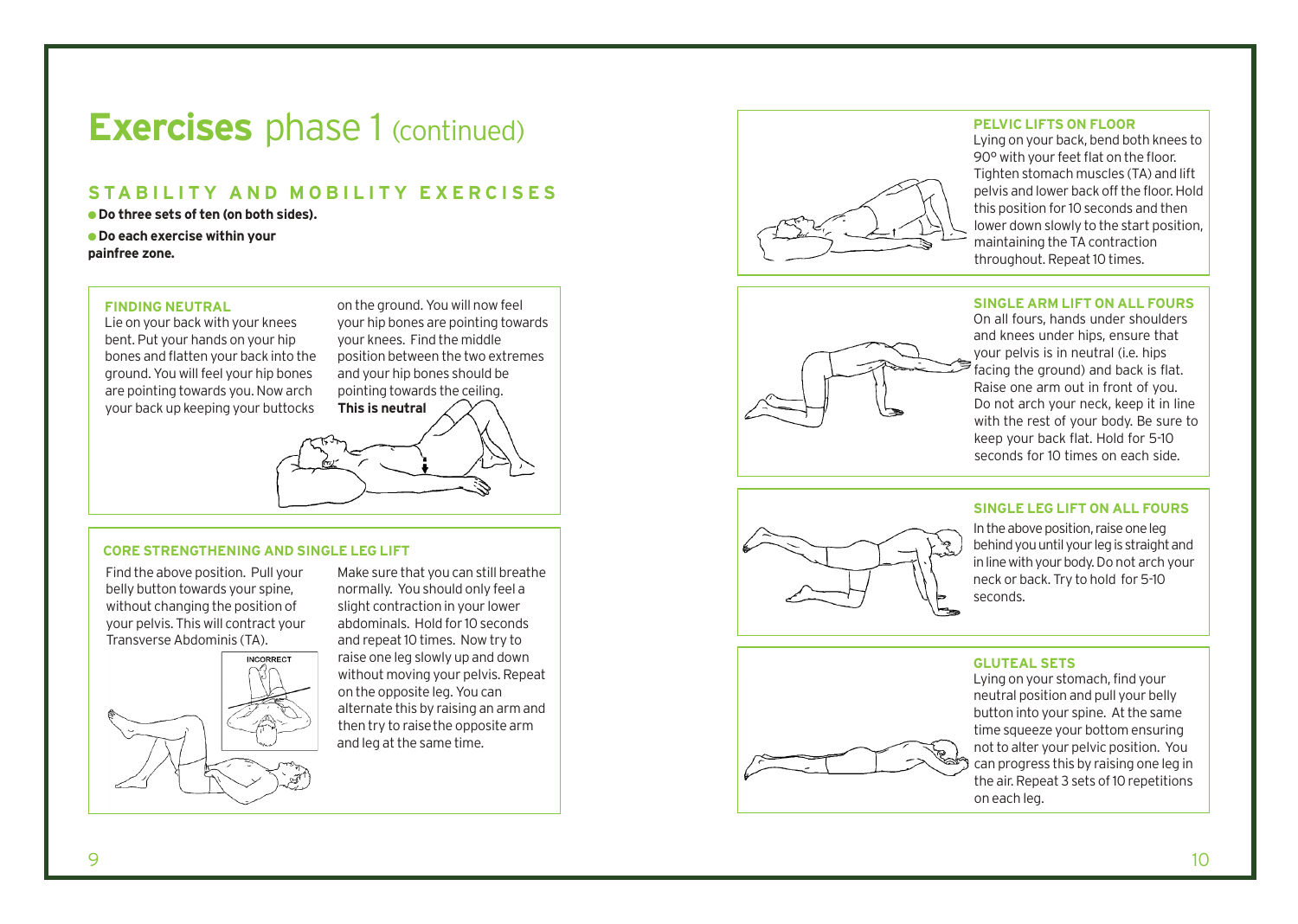# **Exercises** phase 2

**Phase 2**should be started once you are able to perform the exercises in phase 1 **pain free** and with control (expecially in the stability/mobility exercises). This will probably be after a week or two of starting with this programme. If you progress to phase 2 and find that you are unable to do

some of the exercises, do not be afraid to use some exercises from each phase at the same time and progress yourself **slowly as you feel comfortable**. Continue with the stretching programme from phase 1 at the beginning and end of each session.

## STABILITY AND MOBILITY FXFRCISFS

● **Ensure that the movement is controlled and that a neutral position is maintained throughout**



stomach contracted at all times and move your legs slowly. Repeat 5 sets

## **PELVICLIFT WITHLEGEXTENDED**

Lying on your back, bend both knees to 90° with feet flat on the floor. With your pelvis in neutral and stomach contracted, lift pelvis and lower back off the floor. Now lift one foot off the floor and straighten your leg in the air, hold for 5 seconds, put back down, repeat with the other foot, and then relax completely. Keep your pelvis stable throughout, without dropping to one side. Repeat 5 times on each leg.



## **ALTERNATIVE ARM AND LEG EXTENSION ON ALL-FOURS**

In the allfour position, now raise your opposite arm and leg without moving your hips and keeping your spine in a neutral position.Do not arch your neck. Repeat 5 times on each side and hold each for 5-10 seconds. You can try this over an exercise ball as a progression.

## **S T R E N G T H E N I N G E X E R C I S E S**

● **Perform 2-3 sets of10 on each side**



## **PRONE BENT KNEE LIFT**

Lying on your stomach, bend your knee and slowly raise your heel towards the ceiling. Maintain a neutral position in your pelvis.Avoid arching your lower back.You should feelthis in the buttock, not the back. Therefore if sore in the back contract your glutes and stomach muscles.



## **PRONE STRAIGHTEN LEG RAISE**

In the above position, keep both knees straight, and raise your leg at your hips into the air. Be careful to avoid arching your lower back. Repeat 2 sets of 10 repetitions on each side.

## **CURL UP**

With your arms at your sides, start in a neutral pelvic position (as in phase 1). Raise your shoulders and head from the floor, using your arms to support you if necessary. Keep your neck in a neutral position and if it is hurting, try to put your tongue to the roof of your mouth when sitting up (this will stabilise your neck).

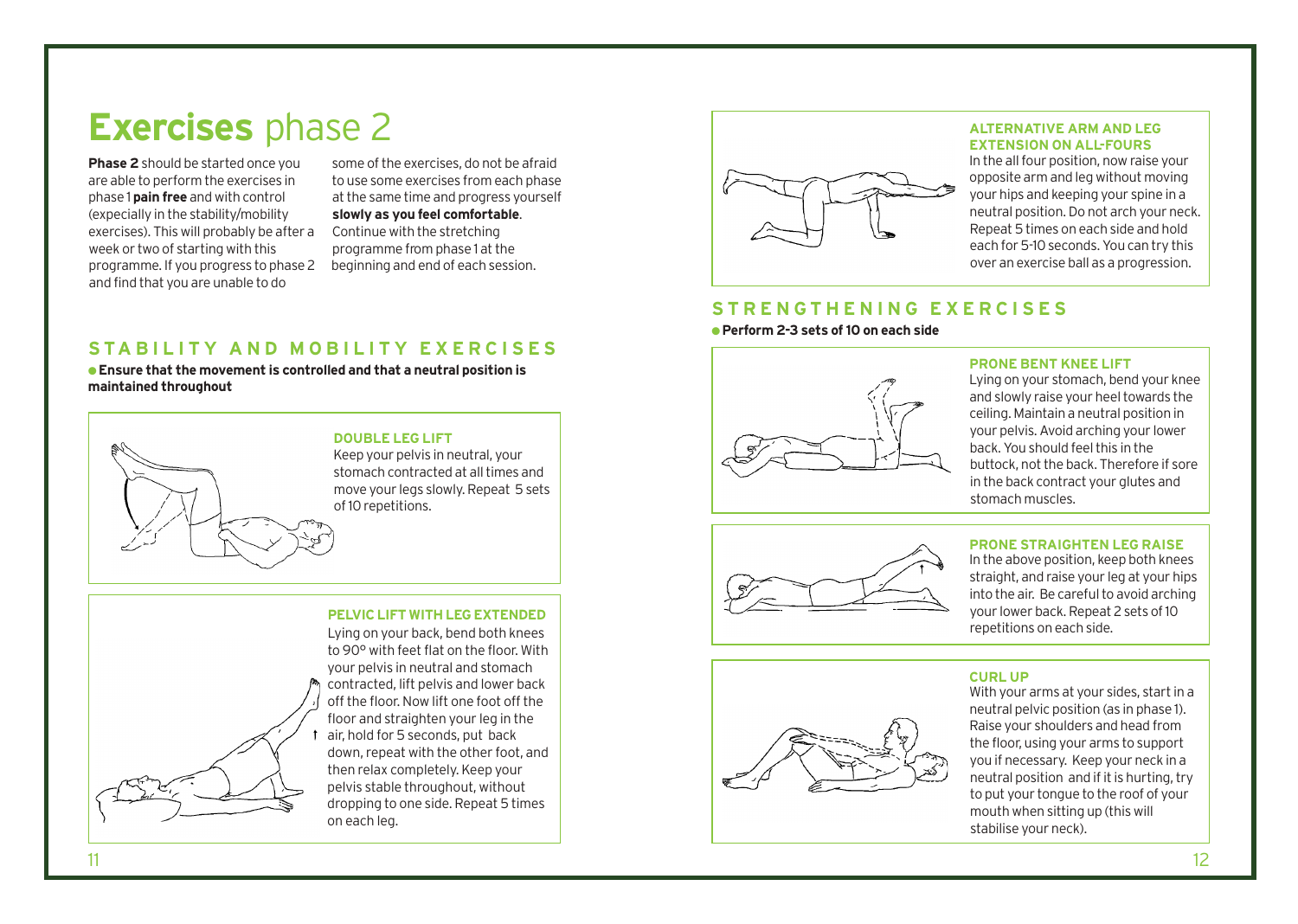# **Exercises** phase 2 (continued)

**S T R E N G T H E N I N G E X E R C I S E S**

● **Perform 2-3 sets of10 on each side**



## **DIAGONAL CURL-UP**

With your arms at your sides, tilt your pelvis to flatten your back.Raise your head and shoulders, rotating to one side as yourshoulder blades clear the floor

## **WALL SLIDES**

Keep your head, shoulders, and back against a wall with your feet out in front of you and slightly wider than shoulder width apart. Slowly lower your buttocks while sliding down the wall, until your thighs are parallel to the floor. Keep your back flat.



## **RESISTED LUMBAR ROTATION IN SITTING**

In a seated position with theraband attached to a door handle. Make sure that your pelvis is in a neutral position. Gently rotate away from the door in a pain free range of motion.

# **Exercises** phase 3

Progress to this phase when you feel that you have improved in both your **strength and control**. Again you can start with some of the phase 3

exercises while still doing phase 2 if you are unable to do all of the progressions. Continue with stretches as in phase 1.

## **S T A B I L I T Y E X E R C I S E S**

●**Maintain neutral throughout and repeat 5-10 times**



## **S T R E N G H T E N I N G E X E R C I S E S**

● **Repeat two sets of10-12 repetitions of each exercise on each side** ● **Ensure that the movements are controlled and that you are aware of your pelvic position at all times**